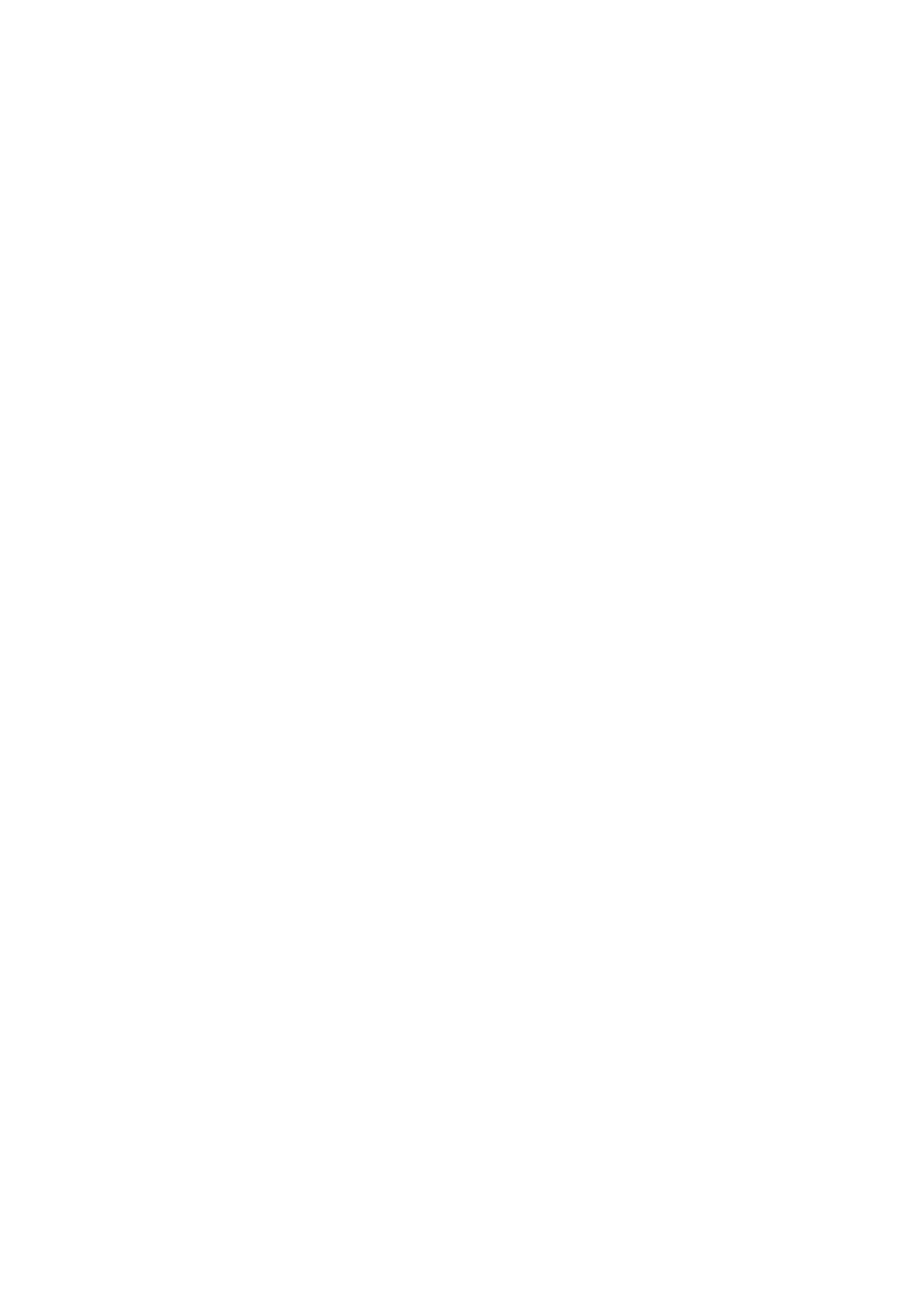# 6.8.1 ARRENDADORES.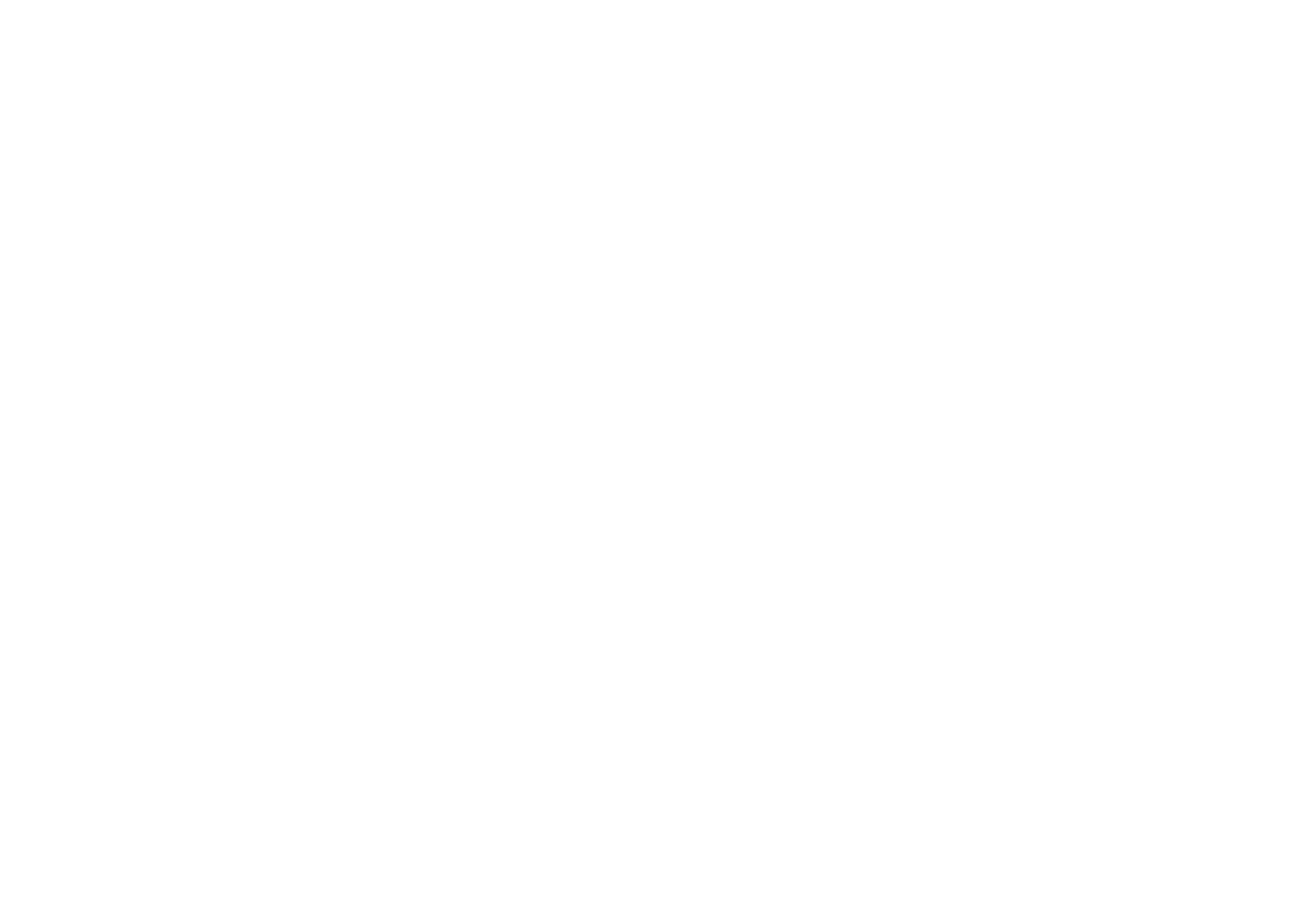

**CUENTA GENERAL EJERCICIO 2019** 

**INTERVENCIÓN GENERAL** 

#### ARRENDAMIENTOS FINANCIEROS. DGA ARRENDADORES

SIN DATOS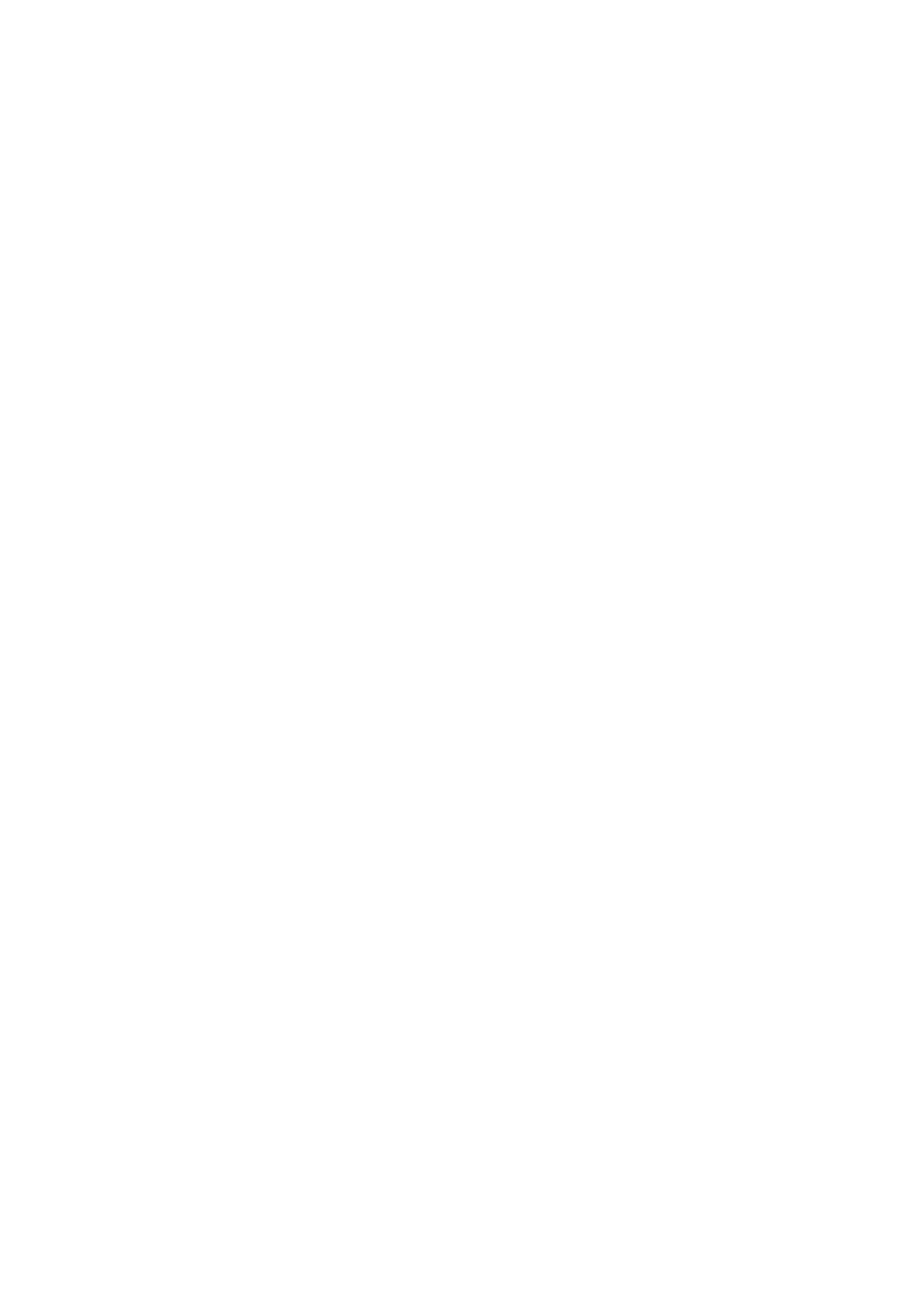## 6.8.2 ARRENDATARIOS.